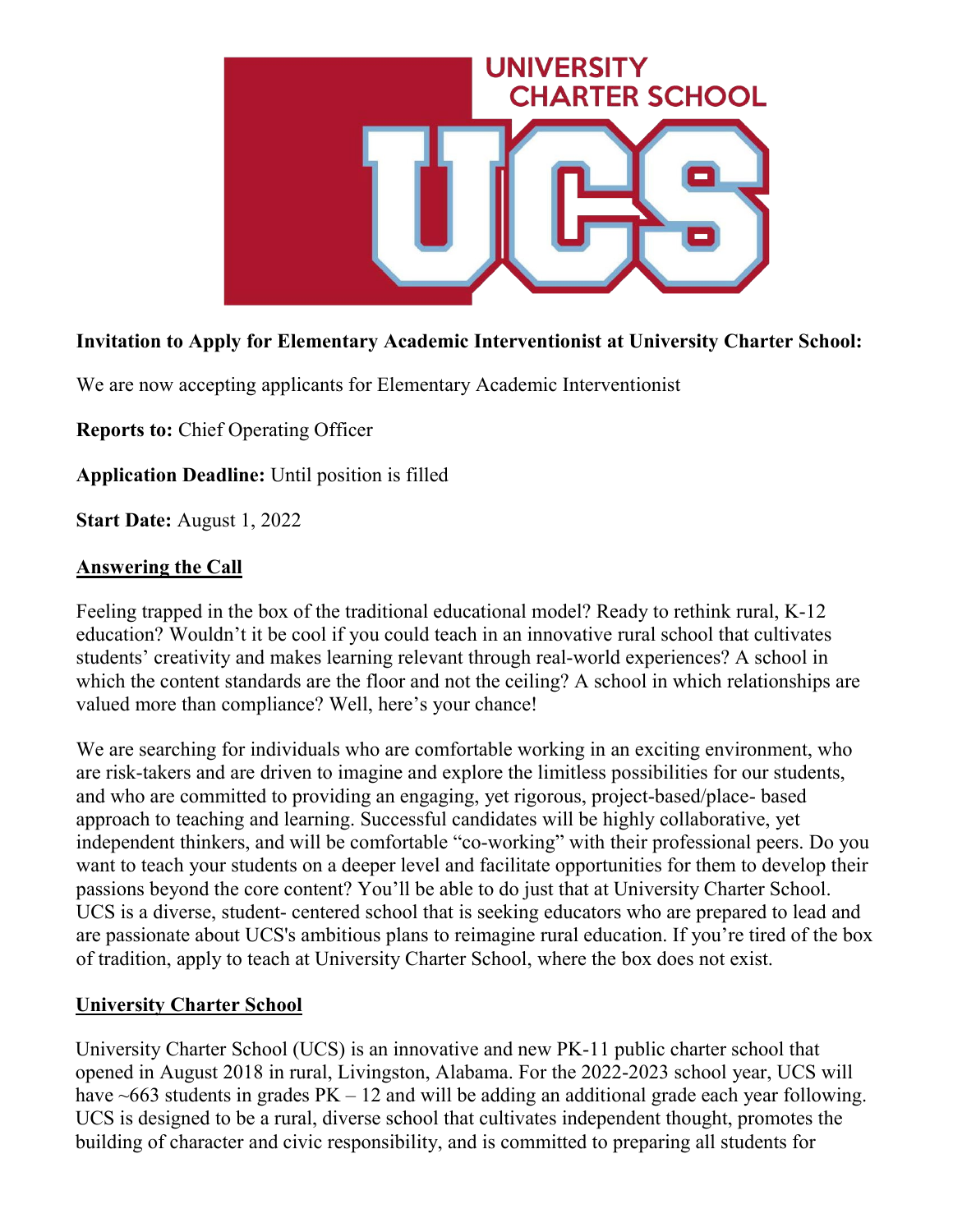personal and professional success through the discovery of individual learning pathways in a rigorous integrated Science, Technology, Reading, Engineering, Arts, and Mathematics (STREAM) focused, project-based and place-based curriculum. The vision of University Charter School is to become a rural model for producing adaptable learners that have a strong sense of place, mission, and rural identity, and who recognize the value of collaboration within a school, across a community, and between diverse rural regions. Our graduates will be prepared to continually meet the demands of an ever changing economy and will be perceived as community leaders and catalysts for meaningful change. We see UCS as a purposeful, place- based, and collaborative pathway to encourage growth and retention in and to restore relevance to our rural community.

UCS is strategically and intentionally located on the campus of the University of West Alabama and was created in partnership with the University of West Alabama. UCS faculty and students will leverage the assets of the University through hands-on partnerships and academic projects with participating colleges and divisions that span health care, education, and the arts, to name a few.

UCS's approach to education is unique in a number of ways:

- **Location:** The school's location on the University of West Alabama campus in rural Sumter County, Alabama, will provide students with the opportunity to build rich and ongoing relationships with each other and benefit from the programs and opportunities available on campus and in our community. Sumter County, our rural community, has been challenged by a lack of high quality educational opportunities, a decline in overall child well-being, high poverty rates, high unemployment rates, low per capita income, and depopulation. UCS was created out of a partnership between the University of West Alabama and a rural, impoverished community in an effort meet the educational needs of the children. By nurturing the diversity of a divided community, UCS presents a solution to the unique educational challenges that face rural communities by providing a blueprint for others to follow, as well as presents opportunities to demonstrate and implement PK-12 best practices in a rural setting.
- **Curriculum:** UCS's curriculum is project-based and place-based, which will provide students with real-world local connections to what they are learning in school. Students will also have the autonomy to direct their course of study, allowing them to pursue academic work and projects that inspire them.
- **Diverse by Design**  Last but not least, UCS will ensure that a diverse group of students can take advantage of all of the opportunities this school will offer.

### **Roles and responsibilities**

- Review and interpret assessment data to drive instructional decisions to address student weaknesses
- Prepare and deliver intervention instruction in a small group setting using appropriate intervention strategies
- Monitor student progress towards achieving instructional objectives and goals
- Coordinate and facilitate the school-wide RtI/Cornerstone process and program
- Collaborate with classroom teachers for instructional planning, professional development and delivery
- Provide instructional support to students through push-in and pull-out models, including students served in RtI, EL, and gifted programs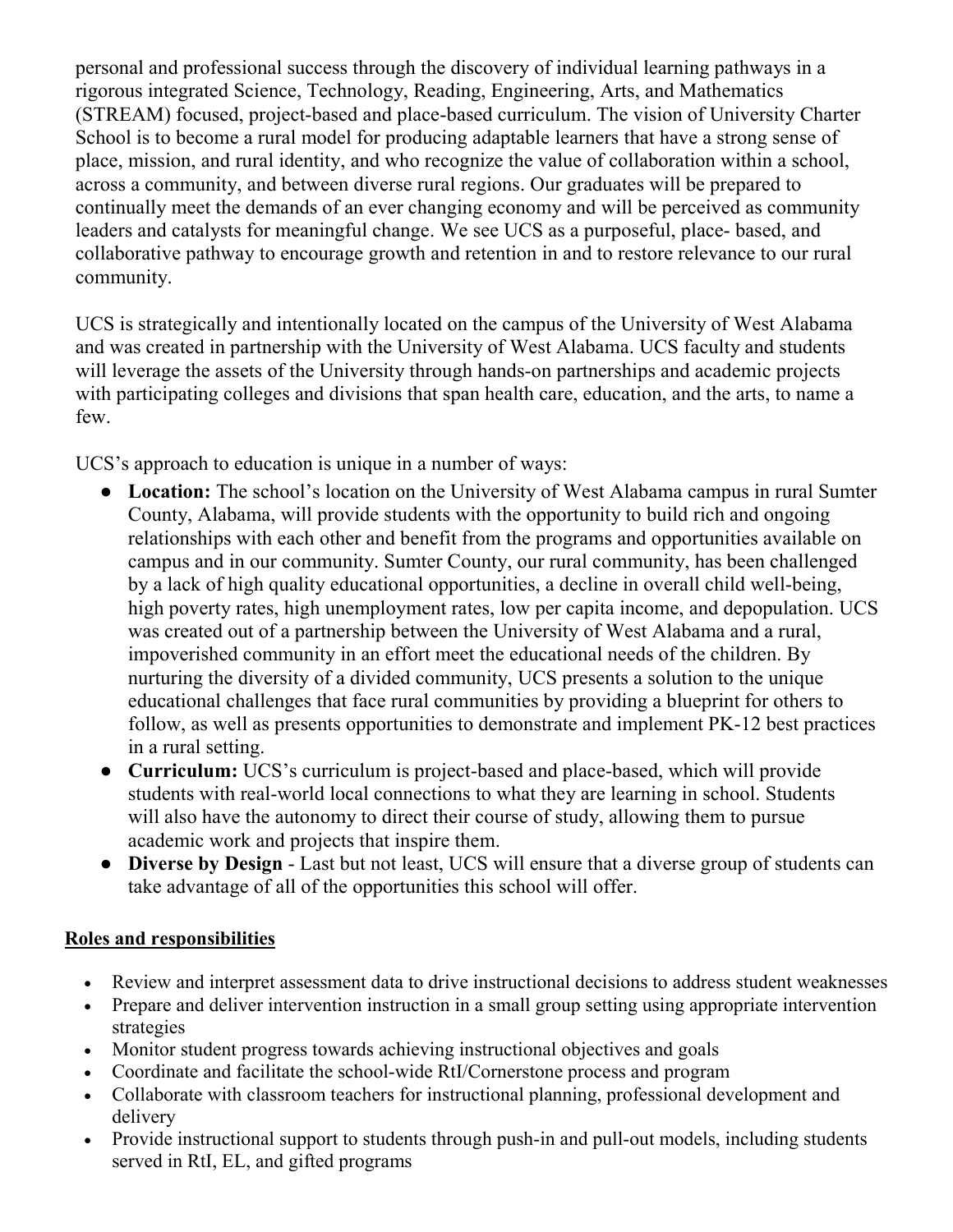- Provide identified coaching on best practices of instruction, engagement, differentiation, classroom management, assessment, and cooperative learning
- Assist with facilitating enrichment learning opportunities for advanced and accelerated students
- Work closely with other instructional staff to provide needs-based student and teacher support
- Perform other duties as assigned by the School Principal

## **Qualifications**

The strongest candidates will have the following certifications, skills, and experiences:

- An undeniable enthusiasm for and commitment to authentically engaging youth
- Excellent verbal and written communication skills
- Exceptional organizational and planning skills
- AL Educator Licensure/Endorsements or equivalent Out-of-State Licensure/Endorsements (If hired, out-of-state candidates must obtain necessary AL licensure
- Evidence of excellence in teaching in a student-centered and rigorous environment
- Experience in a project-based learning environment is strongly preferred, but not required
- Willingness to learn, explore, experiment, question, create, critique, and enhance as we Rethink Rural Education.

### **Salary and benefits**

UCS offers a competitive salary dependent upon degree and experience and comprehensive benefits package including State health insurance and retirement.

### **Apply**

If your experiences and passion make you a great fit for the role, please complete an application. UCS uses an online application system designed to be an easy and efficient way for you to apply. All available positions are listed in [TeachAlabama](https://ats1.atenterprise.powerschool.com/ats/app_login?COMPANY_ID=00008500). Applicants interested in vacancies with UCS must complete an online application. If selected for a position, additional information is required including a background check/fingerprint review, proof of citizenship, and valid identification.

### **Online Application Instructions**

### **First Time Users**

**Step 1:** Go to Applicant Login

**Step 2: Click on Create an Account** 

**Step 3:** Select a Username and Password. You will use this login information any time you want to apply.

**Step 4:** Build an application by clicking on the Create Application link. This application can be saved and used to apply to more than one job opening.

**Step 5**: If you are ready to apply, complete the application with information and materials for the specific job opening. Make sure you have attached your resume, cover letter and any other pertinent documents in the add attachment section before you apply to a specific job.